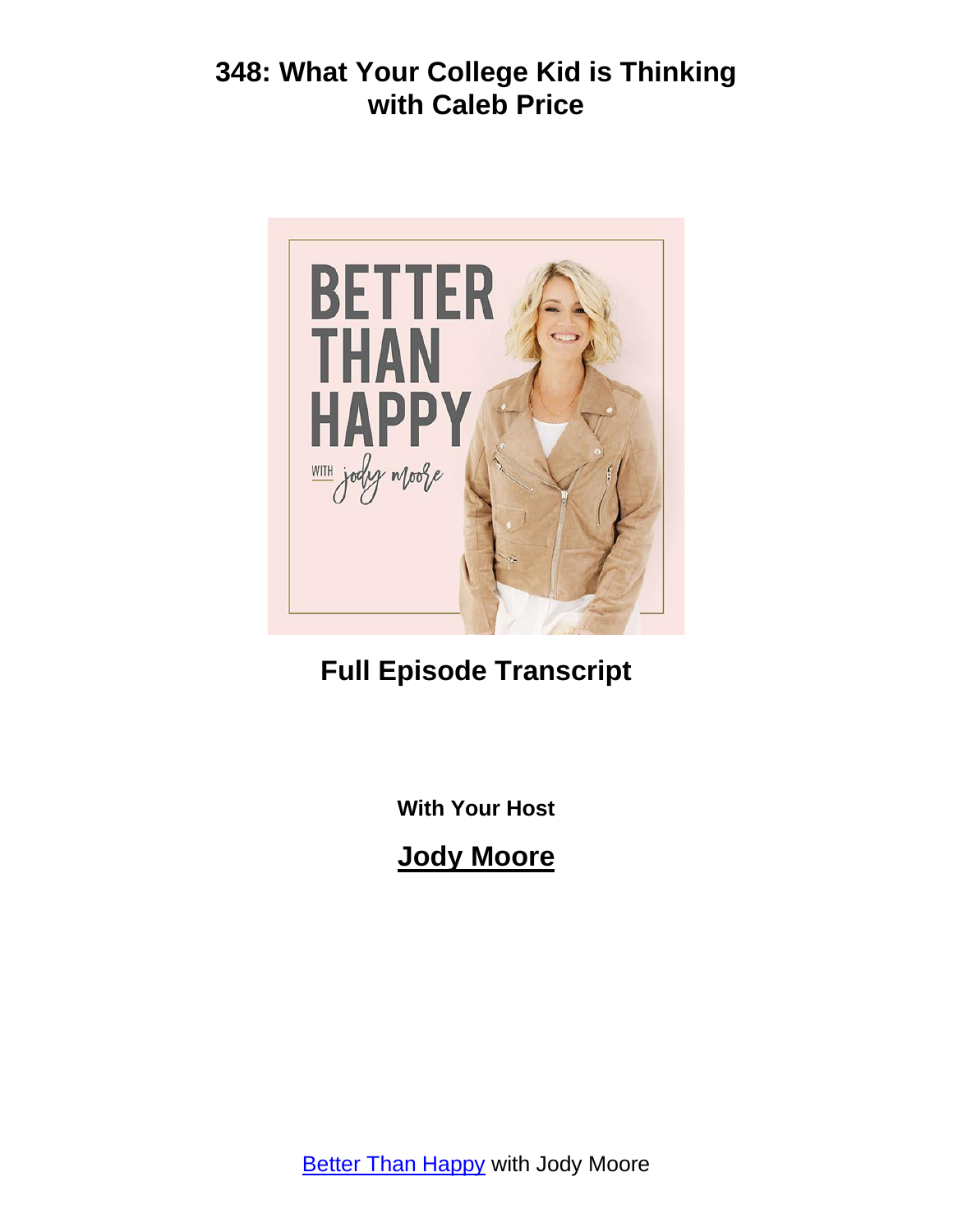I'm Jody Moore and this is *Better Than Happy*, episode 348: What Your College Kid is Thinking with Caleb Price.

Did you know that you can live a life that's even better than happy? My name is Jody Moore. I'm a master certified life coach and a member of the Church of Jesus Christ of Latter Day Saints. And if you're willing to go with me I can show you how. Let's go.

Hey, everyone, how we doing? Last week I released an episode with EmyLee McIntyre who is a student in my Business Minded program and happens to be a coach and you guys loved it so much that I thought, let's bring another student on. These guests that I'm bringing on, I've got a handful I'm going to be sharing with you, not all of them in a row. You're going to get just me sometimes, sorry, if you don't like that.

But throughout now and the end of the year I want to share some of them with you because they are such amazing, brilliant people who just have so much knowledge, and wisdom, and goodness to offer us. And I want to share that with all of you. They're not all coaches in my Business Minded coaching program. I work with all kinds of entrepreneurs. So, there are a handful of them that are coaches but we're going to have some people with some expertise in different areas. So, make sure you're following the podcast or subscribe so that you don't miss out on that.

Today I am very excited to get to introduce you to like I said, another of those students in Business Minded who happens to also be a college student and a coach for college students. So, I'm very excited for you to hear this episode.

Before we dive into it I want to mention that my sister, Natalie Clay and I are going to be doing a live three day intensive deep dive coaching retreat together April 21<sup>st</sup> through the 23<sup>rd</sup>. And I think you should come. We're only taking a small group of people but there is going to be an information call happening that you're welcome to attend where you will learn all the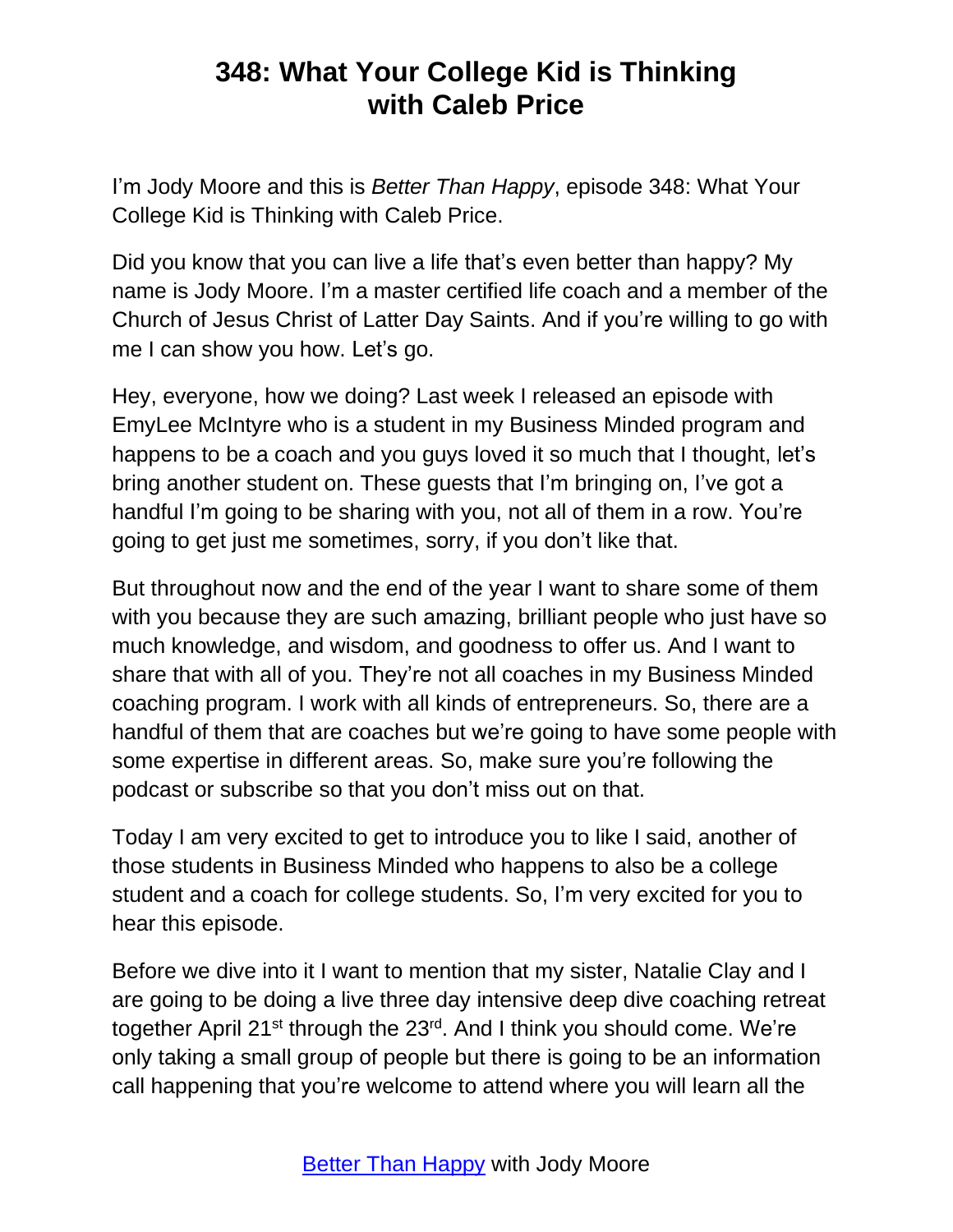details about when and where, and how to grab a seat if you want one. So just head to jodymoore.com/infocall and you can register for the info call that happens. There's a couple of options.

You'll get a replay if you can't be there live and everything else you need to know will be covered there. So alright, now that we've got that out of the way, Caleb when he offered to come on my podcast he explained that he wanted to help us better understand where our college kids are coming from. So that's again a topic that I've mentioned before. Ever since I brought my mom on, I've had a lot of interest around. So, I was excited to talk to Caleb because not only is he a college student who's in the thick of it for some of us who don't remember what we were thinking then.

But also, he's a coach. And before I let you hear this conversation I want to mention two women, April Price and Jenny Dildine, these women you'll hear as we go through this episode are important in Caleb's life. And we talked about them but he just said, "My mom and my coach." And it wasn't until we turned off the recording that I asked him their names. And realized those are two women who I dearly love. So, I wanted to make sure that I threw their names in there but otherwise let's take it away with Caleb Price. Here we go.

**Jody:** Alright, Caleb Price, so welcome to the podcast. I'm so happy to have you here.

**Caleb:** Thank you. I'm so excited to be here.

**Jody:** This is the first time I think that I've had a male young adult. So, you're a highly underrepresented population on this podcast. It's about time we got you here. Do you mind me asking how old you are?

**Caleb:** Of course, no, I'm 24, 24 years old.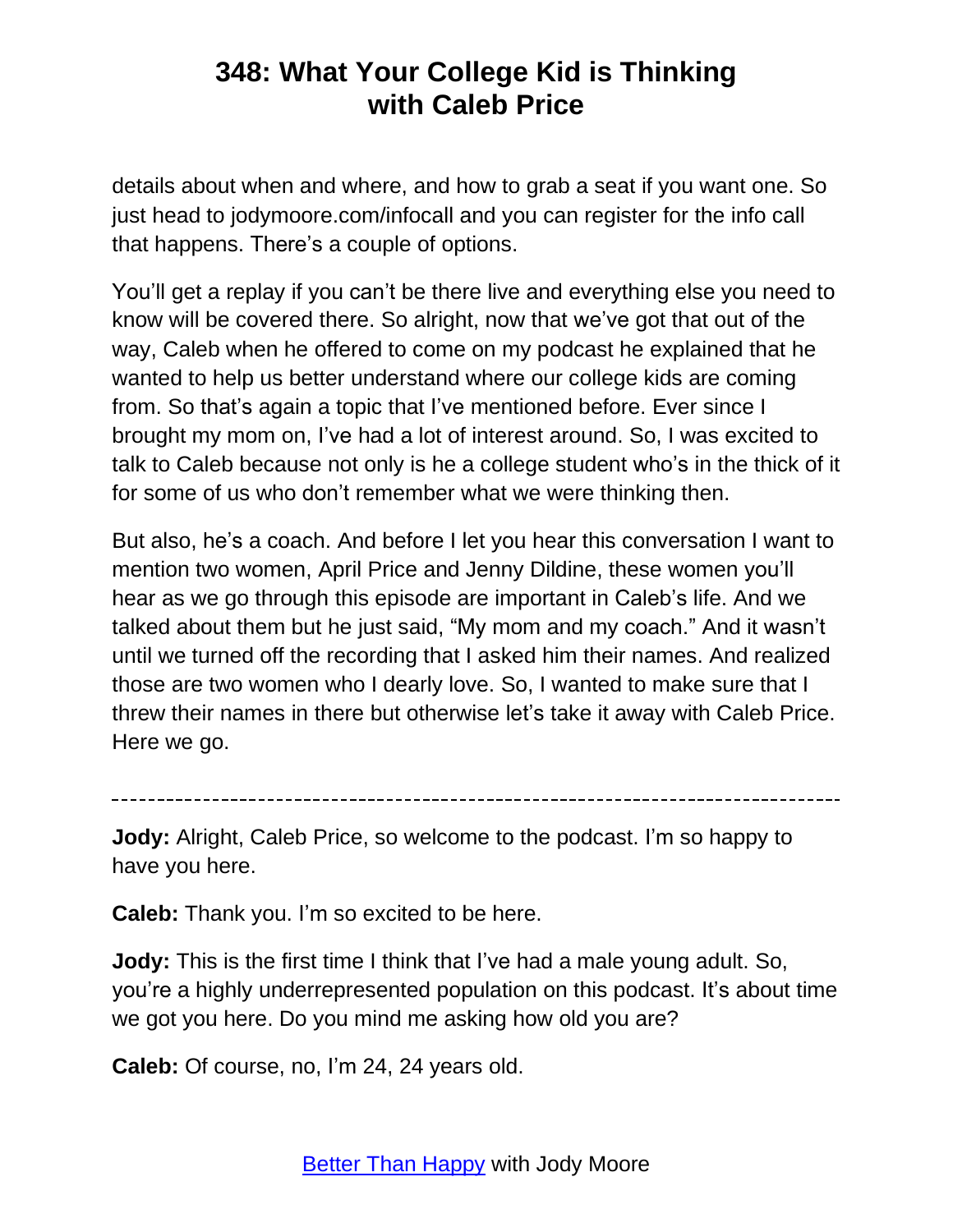**Jody:** 24 years old. And tell me your situation. Are you in college right now or are you a recent grad?

**Caleb:** Yeah. So, I'm graduating this semester actually finally.

**Jody:** Congratulations.

**Caleb:** I know, I've just got to get through four more classes.

**Jody:** You can do it, come on, you're almost there.

**Caleb:** So close. But yeah, I just I'm graduating from Utah State this semester.

**Jody:** You're an Aggie, I didn't realize that.

**Caleb:** Yeah, I'm an Aggie.

**Jody:** Yes. Oh man, I love Logan so much.

**Caleb:** It's lovely, I love it.

**Jody:** Okay, so what are you getting your degree in?

**Caleb:** I'm getting my degree in physics, that's my major.

**Jody:** Whoa, that's a [crosstalk] major.

**Caleb:** Yeah, I'm a math and science kind of guy.

**Jody:** Okay, that's awesome. And then what's next, do we know?

**Caleb:** Yeah. So, I'll actually be moving down to Tucson to take on a job working with a company on orbit analysis and GPS and stuff. And at the same time continue to life coach, continue to coach college students.

**Jody:** Yes, okay. So, tell me about that part of your life. How did you get into life coaching?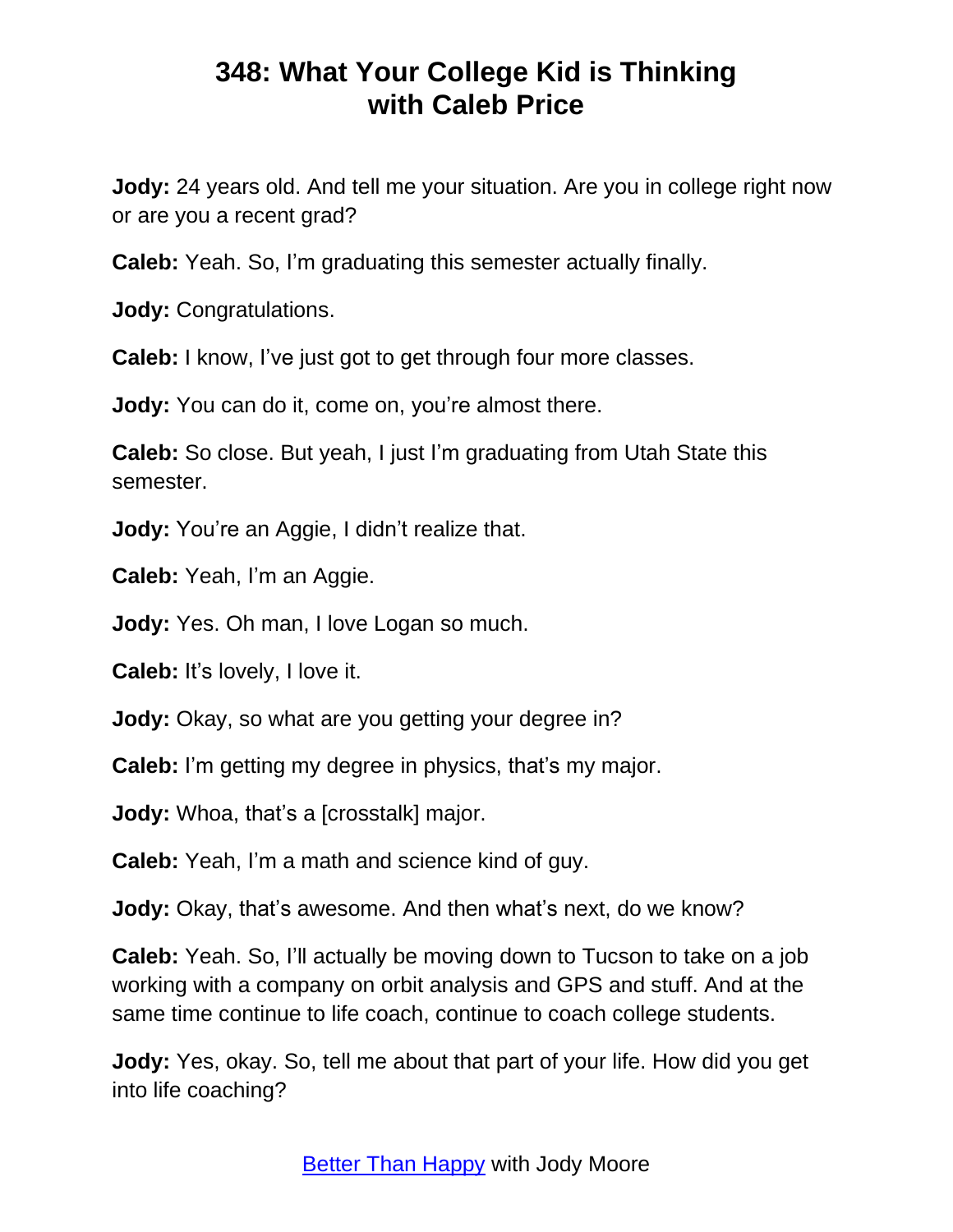**Caleb:** The story is great. I love the story.

**Jody:** Good, I can't wait.

**Caleb:** Okay. Some background, and so my mom's a life coach, she's been a life coach for about three years now. When I was on my mission I came back and she just kind of discovered this whole world and it just was this crazy transformation for her. And I was just blown away first off because I was like, I've never seen my mom this happy, this excited about life. And wanting to do something so much. And so, I was super curious but I was like, that's just my mom's thing, I'm going to just keep doing my thing.

And being the naturally anxious and super overthinker that I am I just got super involved in wanting to do a lot but also really stressed and had a lot going on in my mind about a lot of stories going on. And I wasn't aware of any of this obviously without coaching. And so came down to a point where I had this really bad breakup and I was just like, "I need help, I need help, something's got to give." And my mom's like, "Maybe try out this life coach. Just give it a shot and see what happens."

Signed up and it was lifechanging, oh my gosh, my life was completely changed, loved it, just saw my life in a whole different light, realized I wasn't a problem, realized I didn't need to change but the opportunity was there. Just so many wonderful principles to the point where I was like, why does no one know about this? Where are all the life coaches for the college people, for the young adults, for our generation that is struggling on a level that we have not seen before just because we're all hyper aware.

We have all this knowledge yet we're all suffering kind of because of it and kind of giving into this culture of giving up and that this is just what life is, it just sucks. And we've got to deal with it.

**Jody:** Right. Oh my gosh, I did not – I have not heard that story before. I'm so glad you told, that's amazing.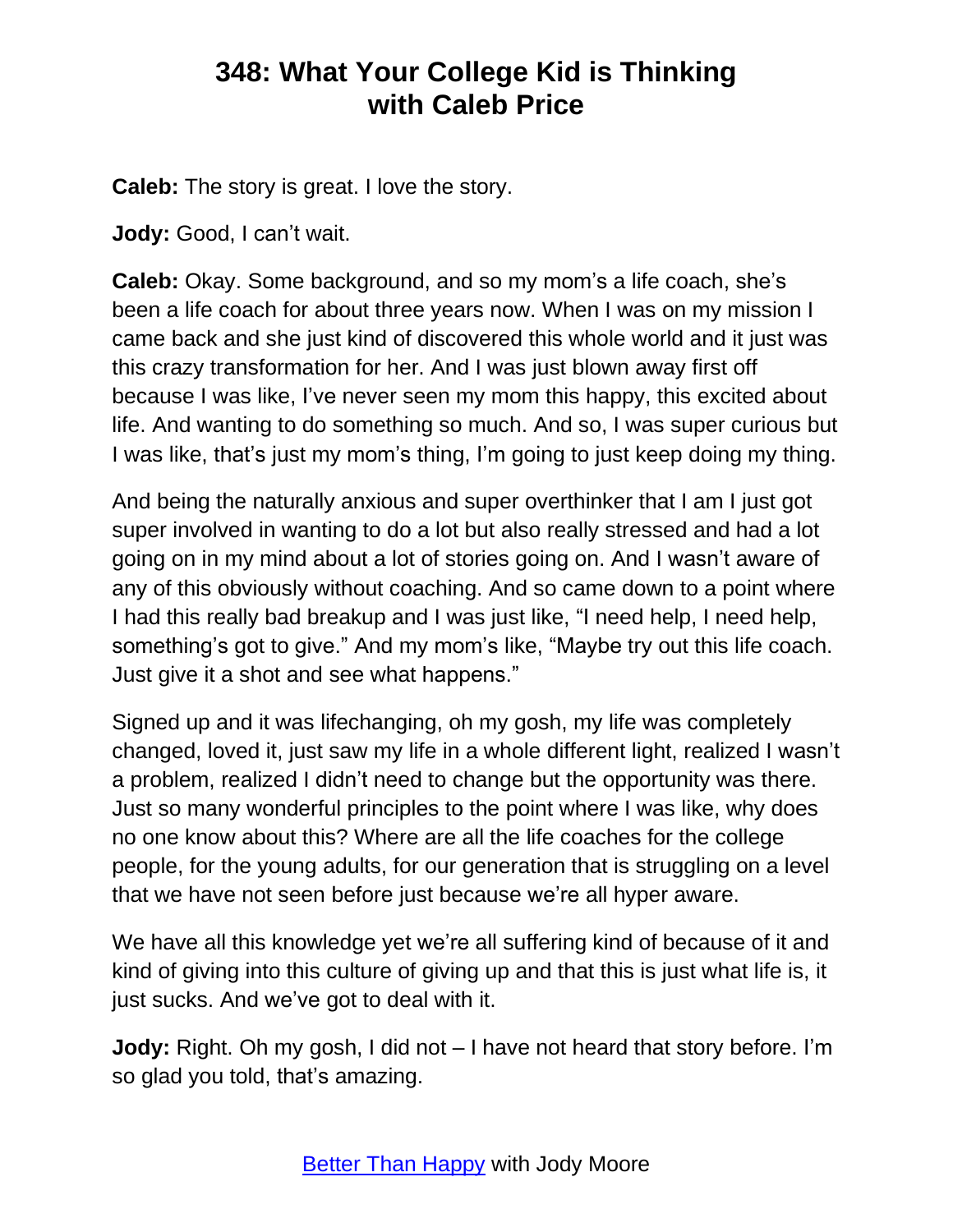**Caleb:** Yeah. I know, I love it. And so, I just was like, you know what? I'm going to be that life coach, I want to go out there. So, I got certified this last year during school because I was also uncertain about what I wanted to do with my life. And it was interesting because with coaching now I'm like, I love actually my major but I also love what I'm doing as a coach. And I think it's just super fulfilling, I love it.

**Jody:** Oh my gosh, that's so amazing. So, you went through coach certification while you were in college as well?

**Caleb:** Yes, during classes. During the summer mostly so I could fit it in. But it worked out great, yeah. I'm just this 24 year old guy sitting with all these 30, 40 year old women and all these attorneys and stuff. I'm just like, I don't know what I'm doing here.

**Jody:** No, you're just as qualified as anyone else, I promise you.

**Caleb:** Yes, well, that's what I wanted.

**Jody:** Yeah, that's alright, yeah. Okay, and so you've been coaching college students since then. And how is that going?

**Caleb:** It's wonderful. I love it. It's been interesting to see people be like, "What is this? What is it that you're doing?" Always interested but never realizing it could actually work for them basically. It always takes, you know, because people have thoughts in their way, that's not for me. That can't help. But me, I was just like you come to a breaking point or you come to a point where you're like, I've got to try something. And then you realize everything you were missing out on.

**Jody:** That's right. Oh my gosh, that's amazing. Okay, and you've also been for the last four or five months in my Business Minded program. So, tell me what it is that prompted you to sign up for that and how is that going for you?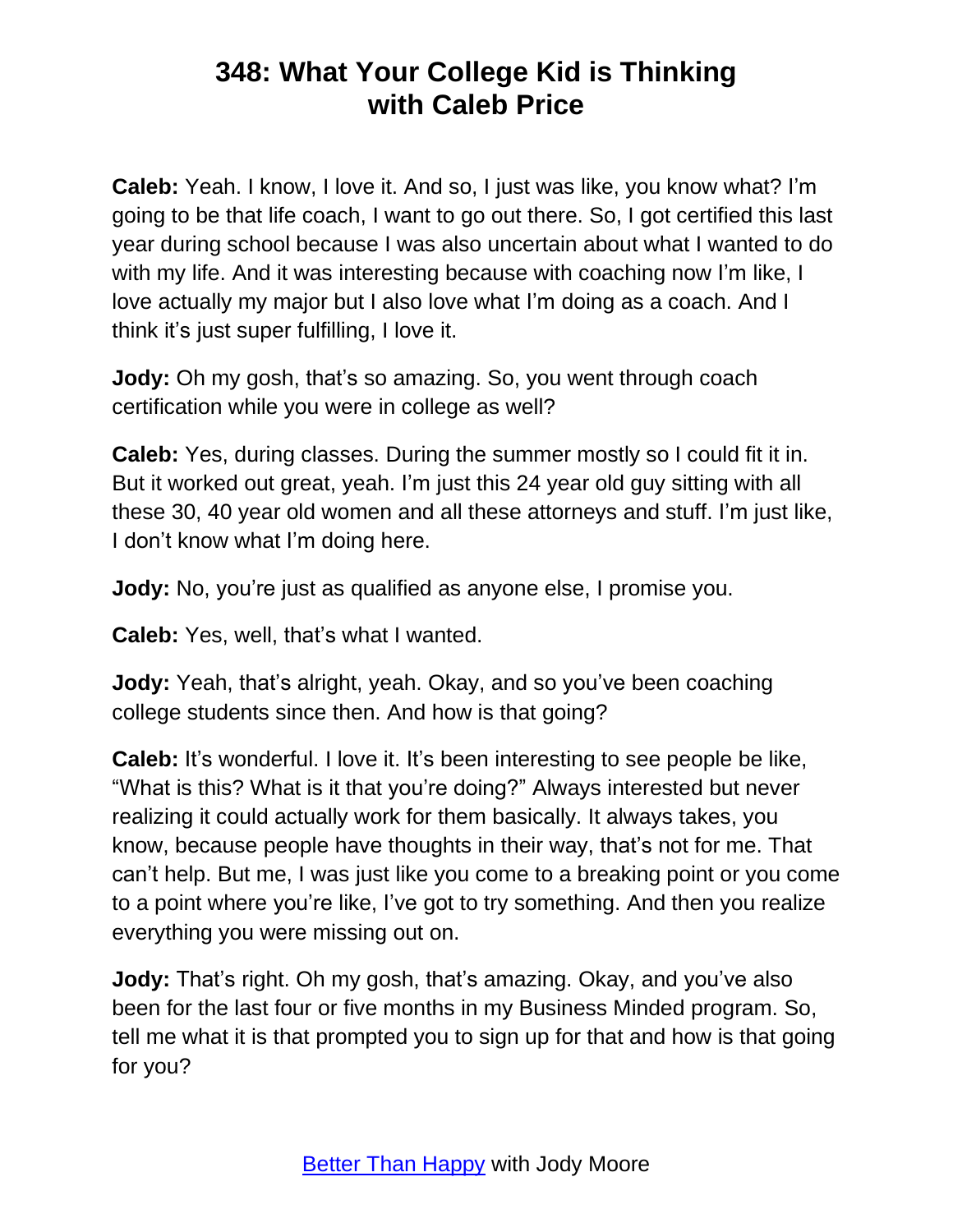**Caleb:** Well, I was just like, "Jody Moore's doing business, I've got to be in."

**Jody:** Yes, I'm so glad you did.

**Caleb:** Yeah. No, I love it. It has been fantastic. I was just like, "This is my way of getting myself out there basically." Because I didn't know anything, plus I love all your content. And I just thought it was the way to get myself out there and really create something, be focused and I've just learned a lot from you. And so, I'm just like, \$2,000, I'll find a way. It's going to be hard but I'll find a way.

**Jody:** Yeah, there you go, we'll figure it out. That's awesome, okay. And so, for anybody listening, we'll tell you in a little while how you can get a hold of Caleb for yourself, for your college student, or whoever wants help from him. And also, Business Minded isn't open right now. But you can get on the waitlist for when we open it up at the end of the summer. Okay, so let's talk a little bit about, a lot of the listeners of this podcast, we do actually have, I think a lot of young people listening now. But there's also a lot of parents to young people.

Let's just start with, what are some of the mistakes that we make as parents as our kids start reaching the age where they're leaving the house and college age especially?

**Caleb:** Yeah. No, that's what I love talking about honestly, because I get a lot of questions about relationships with parents and just trying to navigate it because they, I feel young people really want to have a good relationship with their parents. They just struggle with it because it all comes down to I feel, approval and acceptance.

**Jody:** From the parents?

**Caleb:** From the parents because, well, really it's always coming down to ourselves but we don't know any better. And so, we're looking for that in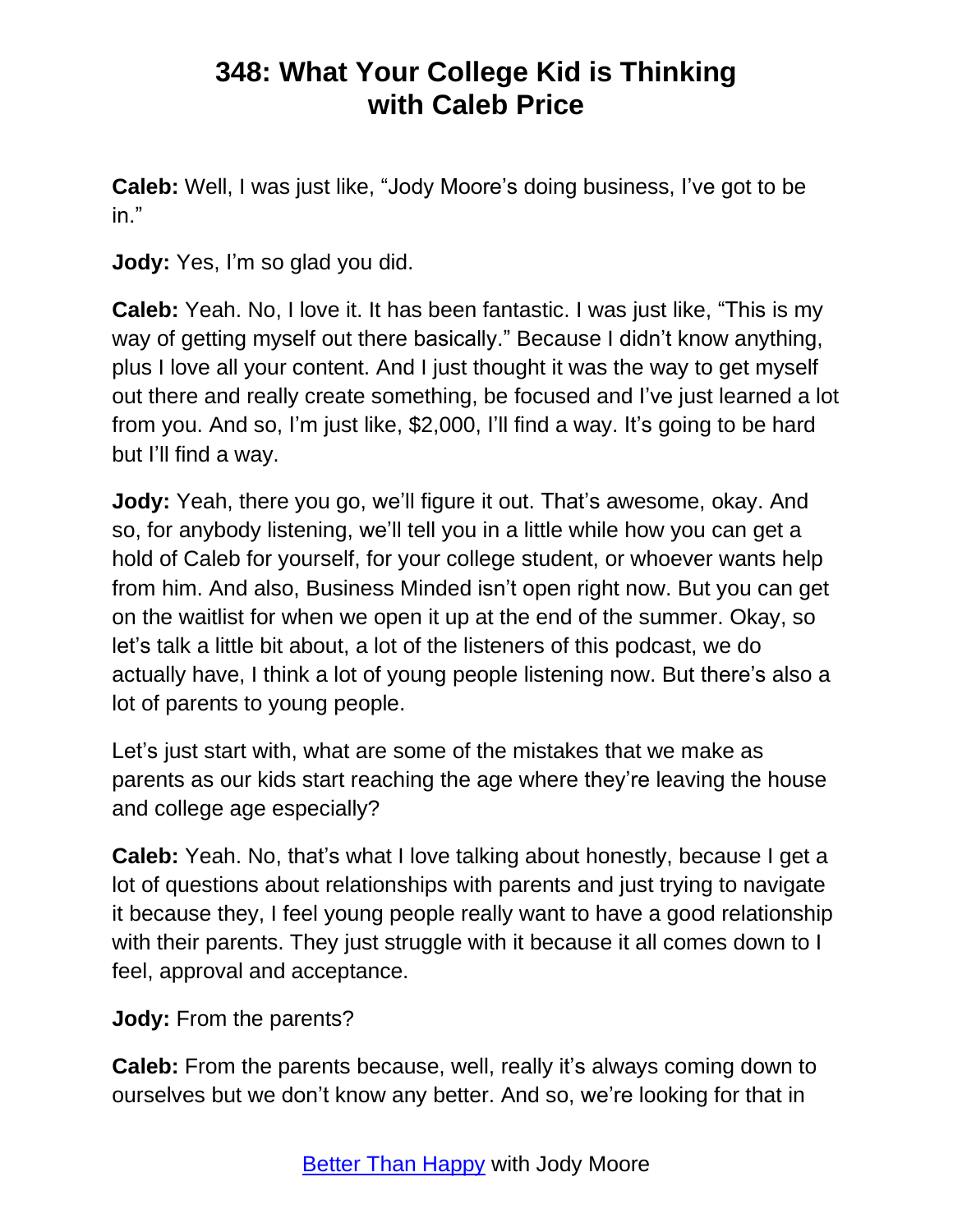someone that we have trusted, we have loved yet we are trying to become our own person. So, as I've been going to college I'll be learning all these things, I want to try this new thing but I'll come back home during a break, or talking to my parents. And fortunately, my parents have been very accepting. My dad was accepting when I didn't go to BYU, even though he's like, "You should go to BYU."

And he was accepting when he was like, "You are going to be a life coach, okay."

**Jody:** Alright, that's weird.

**Caleb:** Yeah, just like, "I don't get it, you're so smart." And I'm like, "Life coaches are smart." But it's just he was always willing and able, and like, "I'm here for your dreams. If that's what you want then that's okay." And I just feel young people want so much from their parents, they want them to approve because they're changing, they're becoming their own self. They're out in the real world and so it's their first time being able to be like, "What is it that I desire? What is it that I want?"

So, I don't know, if people realize that they want to do a different job than they had anticipated, or they just have a different sexual orientation even, crazy, just lifechanging things are happening to these kids, or even not lifechanging things, like I don't know, political belief or something along those lines. Where if you bring that up to your parent it just might be like, "What? Why are you doing that? That's totally wrong for you. That's not who you are."

And then there is this argument in place of, I feel this way, yet someone who I actually look up to potentially thinks I'm wrong. Thinks I am in the wrong and I'm not, and I can't be approved of basically as a person, can't be accepted in this family.

**Jody:** Yeah, I think that's an interesting way to think about it. I think I had that same experience you're describing when I went away to college which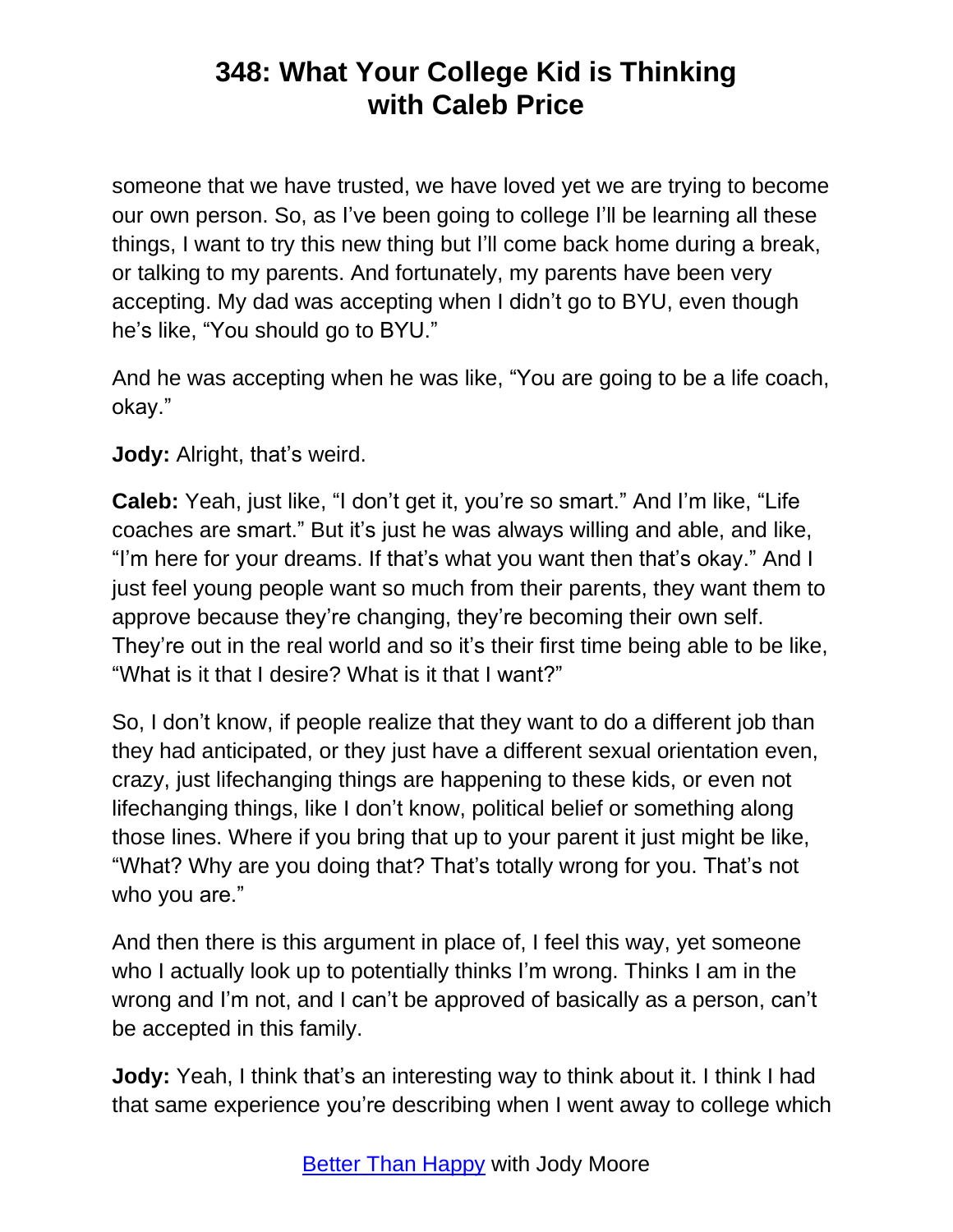was like, "Wait a second, I can decide if I'm going to go to church or not and nobody is going to really, that is around me right now, anyway, really cares." And I can decide for myself some things that – I always could decide probably but it just felt easier to just kind of go along with what I'd been taught.

And when you go through that experience which is a necessary part of growing up, with all these things you're talking about, career, sexual orientation, politics, religion, all of it. I think it is kind of a – I don't know – it can be uncomfortable, it can be exciting. But as parents it's really hard to hold space for that for your kids because if we see our kids going down a path that we don't think is going to serve them in the end it feels like our job. It's always been our job to protect you and to guide you.

We don't let you run into the street when there are cars. And we don't let you run off and become a life coach when you're super smart and gifted. It feels like the same thing. So, you said your parents you thought did a really good job of that, of just kind of allowing you to explore your interests.

**Caleb:** Yeah. But I mean I think it's only due to my mom having kind of those principles in the background and recognizing, being able to detach my value as a mother is not associated with my children's choices. Or just I get to show up and just be a place for love and my child, even if I disagree, even if I'm like, "That's totally the wrong thing for you", she just goes along with it.

So, I have been in several relationships for example where she's like, "That's probably not for him." But she's like, "It's not my place to say anything so I'm just going to kind of keep going about my life." And then eventually I come back and I'm like, "Yeah, that didn't really work out. It kind of sucks. I [crosstalk] decision."

**Jody:** Moms are always right.

**Caleb:** Yeah. No. No, they're not.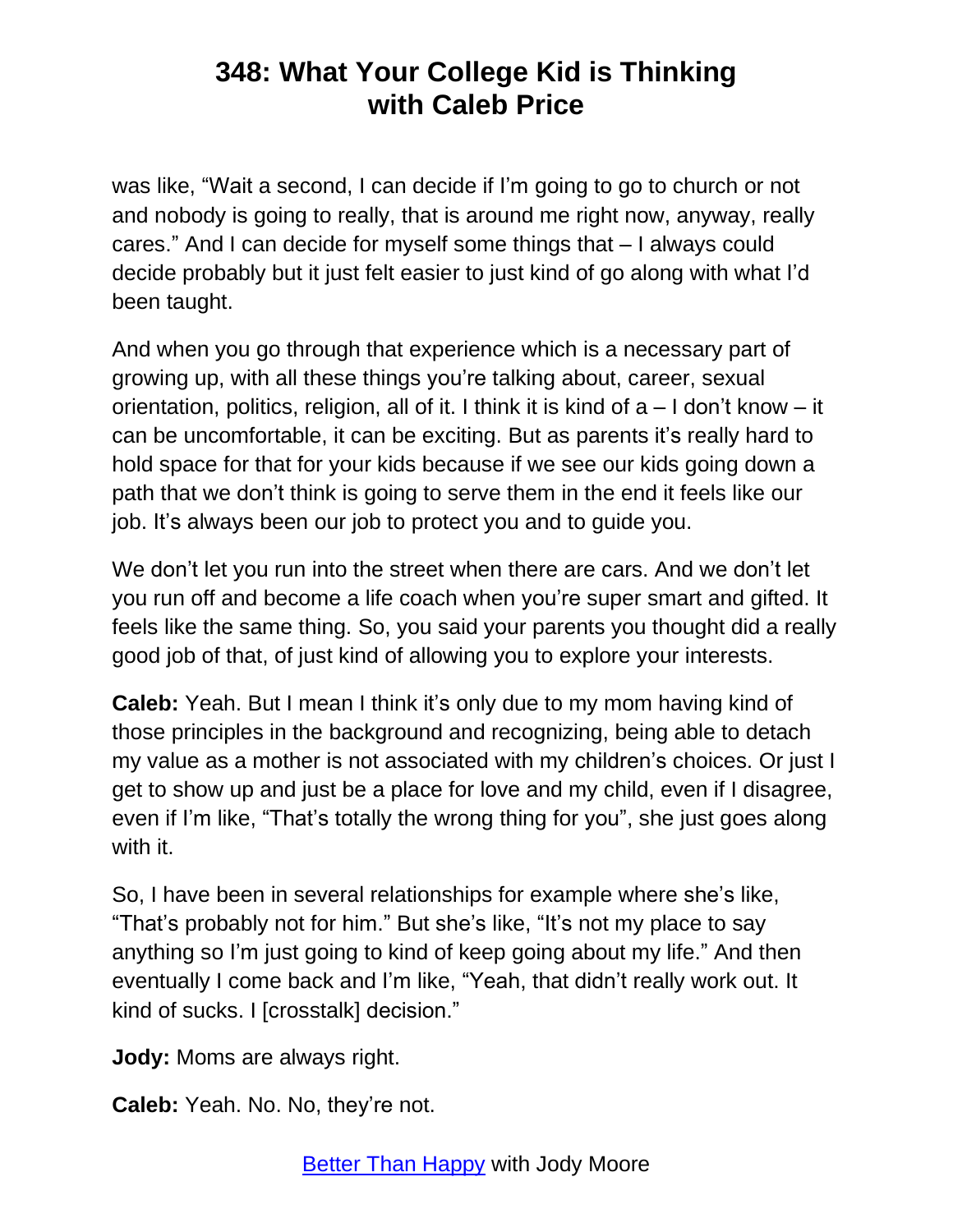**Jody:** Not always but yeah.

**Caleb:** Because there will come a point where I'm like, "This is who I want to be with." And she's going to be like, "I don't really know how I feel about that." But she can just be like, "Well, okay, I can love it, I can love him, not necessarily it," the act of being married. And can just be like, "If he wants that then I am in for that. I'm in for his desires to be realized."

**Jody:** Yeah. And I think, I just want to point out, I know for some people listening it's like, well, okay, that's fine. If they're going to vote differently than me or they are dating someone I don't love. But what about when my child decides they're going to experiment with drugs or making decisions that it's hard to not think that's not going to help, that's not going to lead you anywhere good in the end?

**Caleb:** Totally. Yeah, just crazy things, even potentially leaving the church. I know a lot of kids who think about that or are having those struggles. It's an honest realization, an honest journey for them. Yet we kind of – it's easy for, I would imagine, parents to overreact to be like, "You are throwing everything that I've given you away. And you're going down this path that I know is wrong." To what I would say to that is I would just step into the headspace of what it means to be Heavenly Father, our heavenly parents basically in that they allow us to experience everything.

Every experience is available and that's why we have this gift of agency. And so, as us when I become a parent or with parents out there to you guys, it is also your opportunity to allow agency to be fulfilled. Because every kid's path, every young adult that is going about their life, it is their path to be discovered. And it's so easy for us to want to control it, to make it pain free, to make it just perfect and aligned. And it's just going to go this way. Yet, we end up not knowing what we want.

And so, we're forced to explore, to rebel, to push out of that mold because if we're forced, we're like, "I have to get out of here because it's not aligning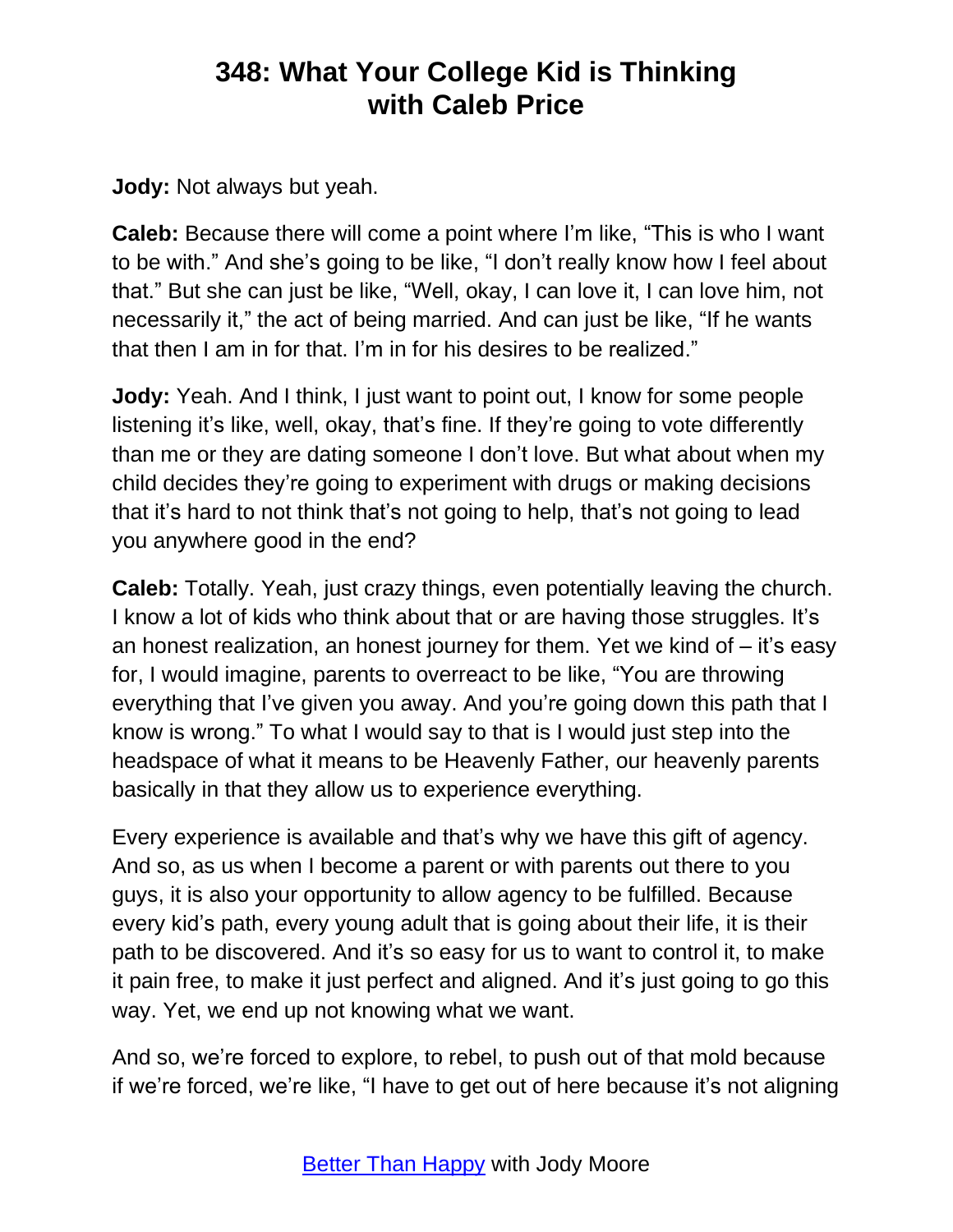with something." And then as well as just the idea that we are preventing our children from growing if we are controlling everything that they're going through. I'm saying, "You can't experience this pain." You can't experience this because it's ultimately because we care. We love them. Yet sometimes our love can overreach and be like, well, I want to manipulate subconsciously basically, the situation.

**Jody:** Yeah. That's right. I mean I think that our agency is so important and what we believe about our premortal life that agency was a critical part of the plan. And so, I think what you're describing with that, pushing back, maybe we call it rebelling, or at least stepping outside of some of the boundaries maybe that we had as we were growing up. I think it's in defense of our agency. I think that we know how important agency is, but if we feel that someone's trying to infringe on it we will push back.

And I mean it is human nature, even for adults, I don't like to be told what to do either. You tell me what to do and I will prove to you that I don't have to do what you tell me what to do. So yeah, it's just an interesting thing to think about it and challenging. So, you mentioned sometimes questioning the church. You mentioned parent child dynamics. What other topics do you end up coaching on these days, Caleb, with your clients?

**Caleb:** Yeah. I actually send out a little questionnaire just to see what people was on their minds in regards to their relationships with their parents. And some interesting things just came up, it's just being able, the desire to be honest with them. They felt they had to hide, people please basically. Just hide what they were feeling because their parents probably wouldn't accept it. They were afraid of showing who they really were to them.

And I mean I remember coaching someone who's just like, "I just want to have my dad see me for who I am and not have to keep feeling I'm doing this, I'm doing this, why can't I have your approval, your affection basically. I feel like I'm always searching for it." And ultimately we talked about it and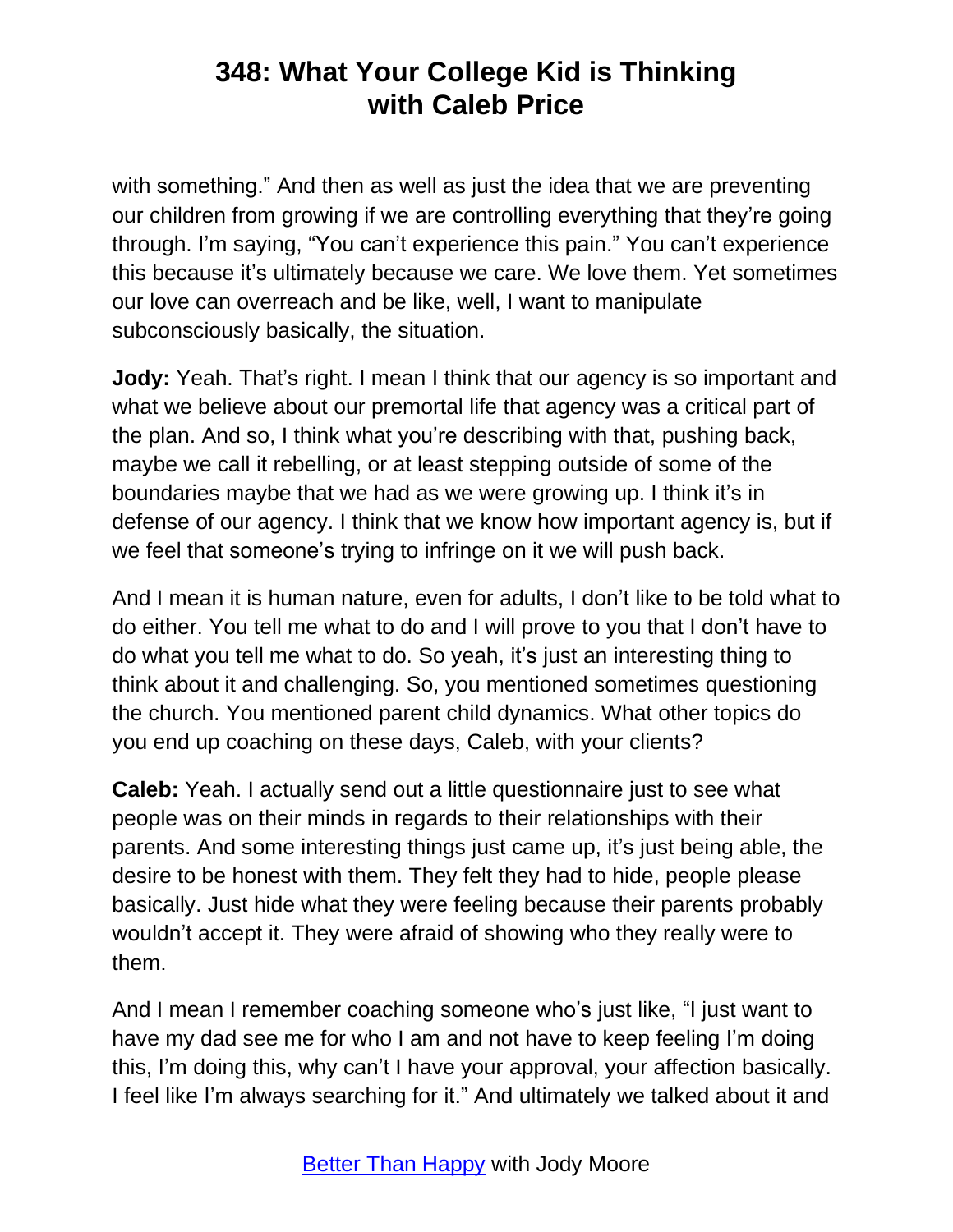we know as here on the podcast and as coaches that it's all in our mind, it's all about our own approval and our own affection yet with such a crucial relationship it's so easy to think that if I can get this then I can finally feel like I have made it.

Or I can finally feel whole as a person because this person sees me, accepts me, loves me and so we feel we need to change, we need to cope, we need to add more to us.

**Jody:** That's right. I mean would you say – I always think of it as if I have this other person's approval, whoever it is, my dad, my mom, the world, then I give myself permission to approve of myself. That's really all we're seeking is permission to believe that we're doing a good job, we're good enough, we're lovable. I know both you and I as life coaches just want to go, "Permission granted." If you could just believe that, we don't have to convince your dad or anyone because he might not see it. He may not get it.

**Caleb:** Yeah. He may never see it basically. And so that's like for young people out there that are wanting that or anyone who is seeking the approval of someone else basically, yeah, permission granted, your approval is from you.

**Jody:** You don't even have to finish college, or be anything, you just are good enough, you were just born that way. It's such a relief.

**Caleb:** It's so relieving. It's what's changed my life, yet I feel we as young adults kind of run away from our dreams because we're scared of giving ourselves that approval because we feel it has to come from other people. Like dropping out of college doesn't sound very good to a father who's paying for it, or has to take responsibility of their kids basically.

**Jody:** Yeah. I was at Utah State and spoke to the student athletes there.

**Caleb:** Oh, cool.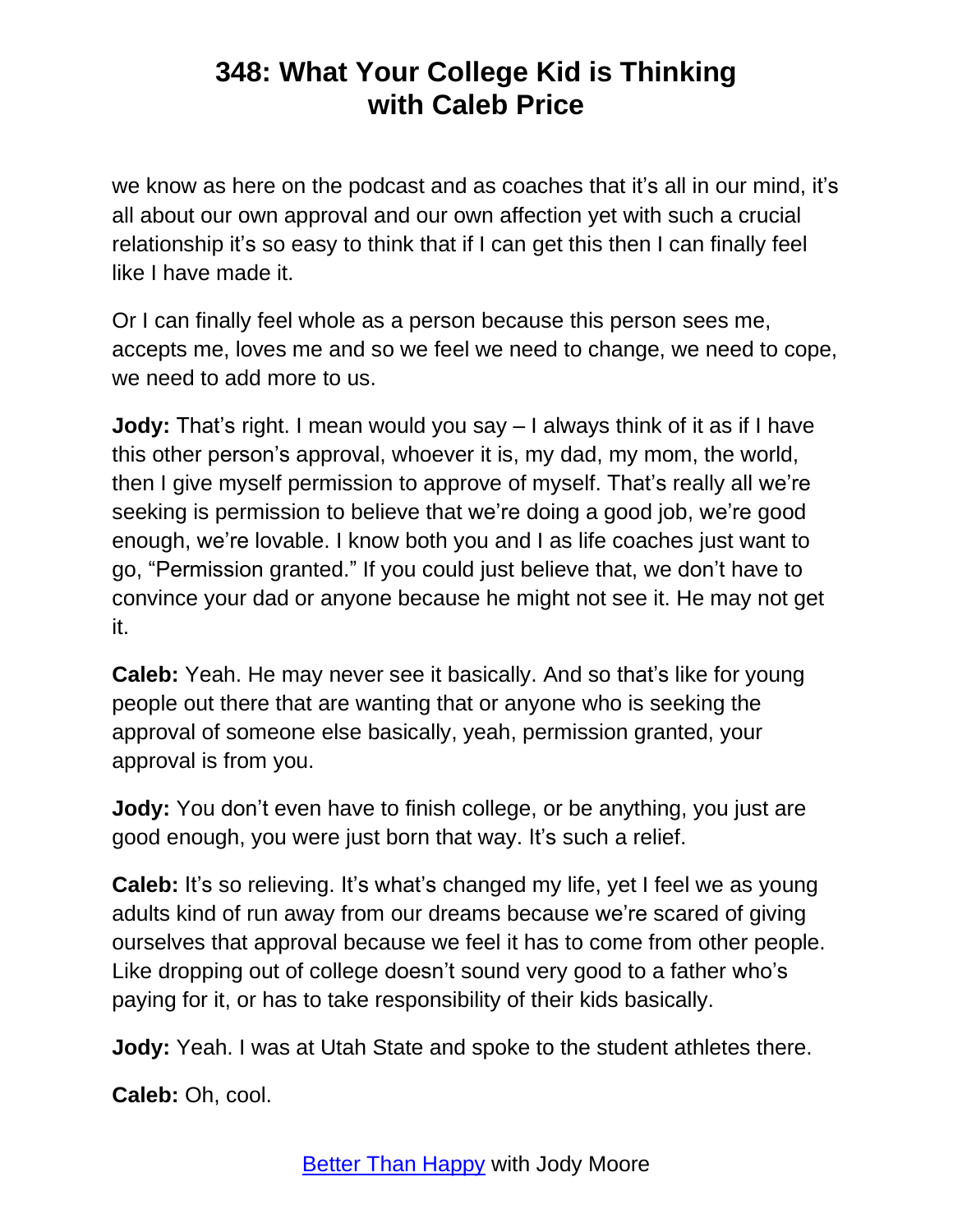**Jody:** Yeah, that was fun. It was the very beginning of the school year. But one of the things that kept coming up and I'm just curious what's going on now because we're still in the midst of a pandemic. So, everybody was sort of coming back but hadn't been at school in the normal way for the last year or so. And what kept coming up was they kept saying, "I feel I don't even know how to interact socially like I used to." And I'm just curious, it's been a long time since I was at Utah State.

Now that everybody's on a phone, probably has AirPods in I would imagine, or headphones everywhere and we have masks. What is the dynamic like up on a college campus like Utah State nowadays? Are people still social? Do you feel there's more social anxiety than there used to be?

**Caleb:** I mean I would say for sure, social anxiety is present. It's just, kind of overabundance, I remember coming out of quarantine for example and being like, well, how do I interact with people? I haven't done this for a couple months, how do I go about it? Because I mean just as we all are concerned basically, we're concerned how we show up and appear to people and concerned about being judged and so that's where that anxiety comes from. But I feel on college campuses it's just there has been kind of a diminished sense of sociality with each other.

Classes, people aren't really necessarily talking to each other because they're distanced, not really meeting other people. And I can be subject to this, the headphone things is very prevalent because why be present to the world when there is something awesome on my phone that I can listen to and plug into and stuff? And so, I think we just kind of fall victim to this idea that our world around us isn't interesting or it's hard and difficult. And I don't want to put myself out there.

Even just the idea, the thing I struggle with is just remembering a person's name and I don't want to go through the discomfort of being like, "I totally don't know your name. What is your name?" Let's start this. But it's that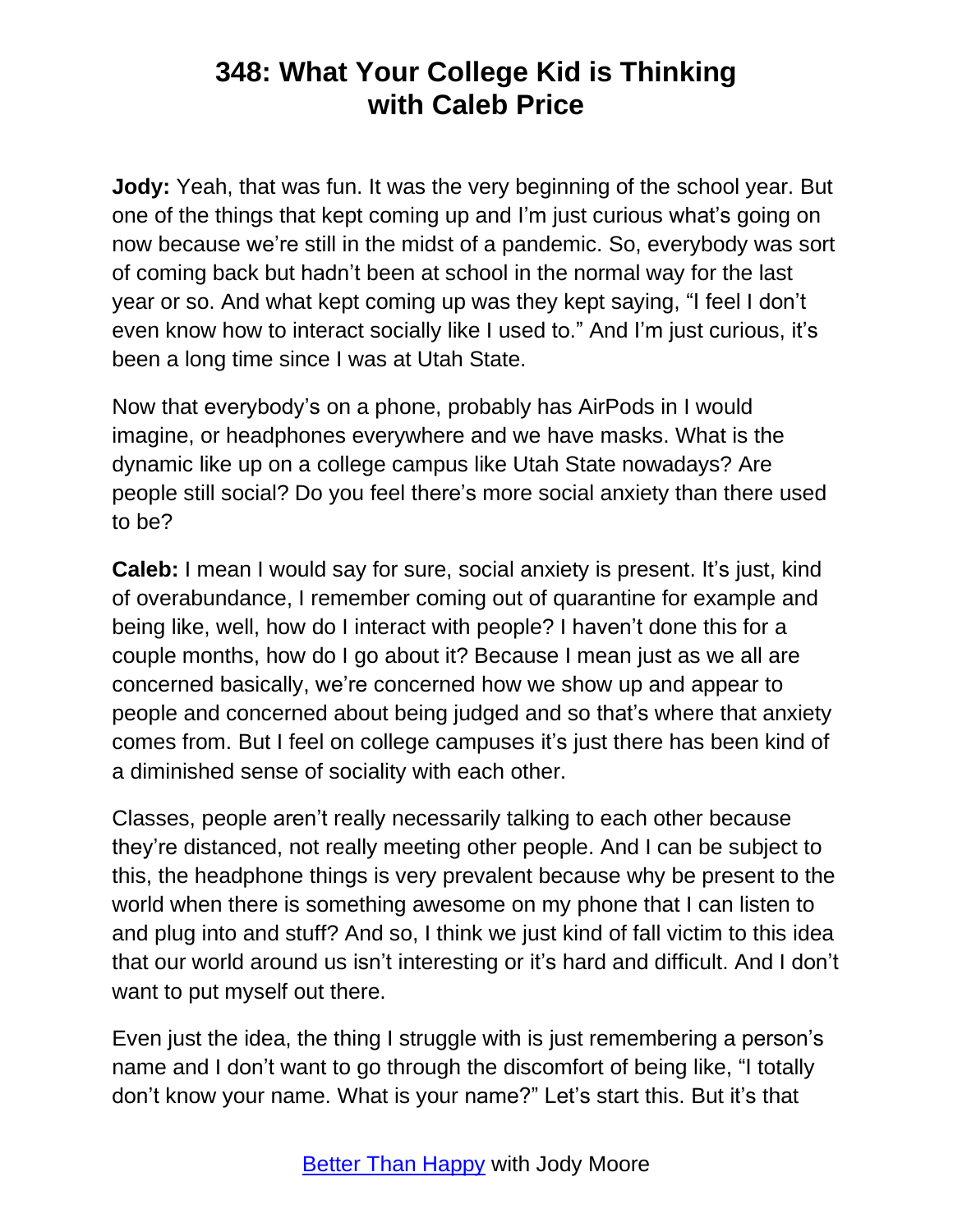authenticity that if we lean into, even if it's uncomfortable, is ultimately going to give us that feeling of just abundance.

**Jody:** And connection, right?

**Caleb:** Yeah. Connection is what we're all deprived of at this moment. And it's so easy to just, connection is found on my phone, connection is found here even though it's a false pleasure basically. It's this false sense of connection that's not truly being engaged, plus it's so concentrated that we're having so much of it that any other connection around us seems inadequate.

**Jody:** That's interesting, yeah, because real people and real life are sort of boring compared to scrolling a whole bunch of images, and stories, and music, right?

**Caleb:** Totally. You've just got to present the best image. I told myself I wasn't going to talk too much about my family on this because I don't want them to…

**Jody:** Do it. No, I want to know all about your family, tell me.

**Caleb:** So, for example my sister, Olivia, she loves pictures. And so, we're going on a trip or something, she stands in a pose, I just hit the camera over and over again, take 100 pictures of the same thing. And she's like, "Okay, which one looks the best, was the lighting right, what's all this?" Trying to create this reality and that's great for whoever is out there. But I worry why. I worry why any of us are trying to put ourselves out there.

Is it for the sake of we want people that aren't able to be connected to us to have some reference to what we're doing and how we're doing and see us and be present? Or is that our reality? Is that just our form of connection that we have to deal with while we are busy doing all these things around us that are more important, more exciting, more giving us that feeling that we're craving?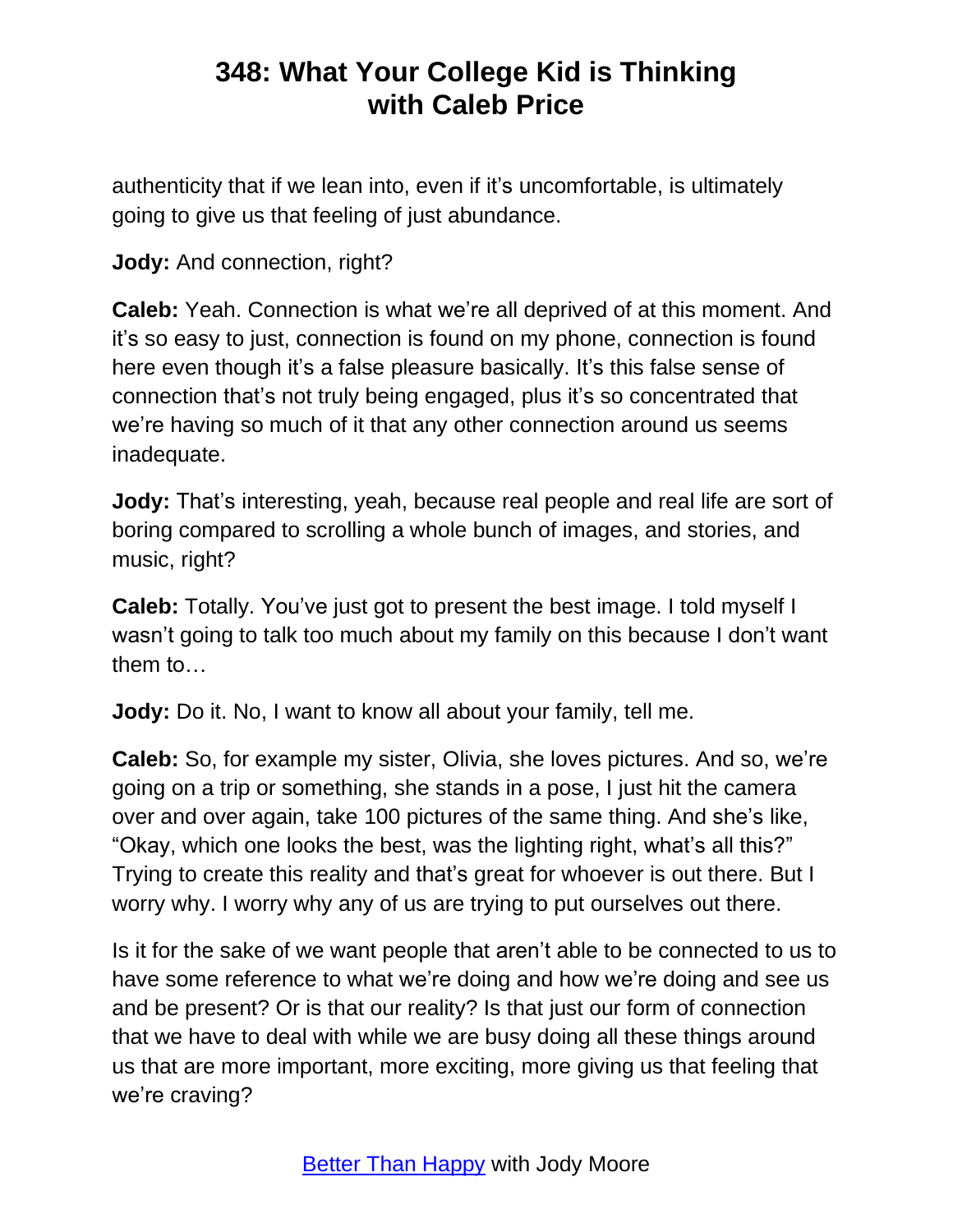**Jody:** Yeah. I'm curious about this too because when I was in college we didn't have the kinds of phones we have today. And we didn't have social media. So, I was thinking back to, you mentioned earlier how painful a breakup could be, and I remember playing a weird game after a breakup of I'm going to walk this way on campus because I know he has that class and I'll probably bump into him. And I'm going to wear a super cute outfit today.

And I was thinking, gosh, if I had social media I feel I would be a crazy person, posting bizarre things to try to make them jealous or whatever. Does that just intensify everything the way I imagine it would?

**Caleb:** Yeah, entirely. It's just rampant. I don't experience too much of it because I feel I guess the people I hang out with are kind of a little bit more grounded in kind of recognizing that that's kind of crazy and we shouldn't be able to do that.

**Jody:** I would have been one of the crazy ones I think, but anyway.

**Caleb:** No, it's still definitely present in terms of like, well, let me see what she's doing. If I broke up with someone, let me see, let me be present in that basically because we can just be hyper aware of anyone who's out there basically and create these realities in our head of what doesn't even exist as a relationship with someone. Because a relationship is all just in your head. And so, if we're just plugged into our phones and I have this wonderful relationship with this person yet she has never met me, that's like stalking basically. It's just that's [inaudible].

**Jody:** Yeah, oh man. So, I guess awareness I always think is the key, be aware that what you're thinking is creating your current experience. And what you expose yourself to both on a device or in real life is going to create what you're thinking. I mean I know both you and I teach people how to decide what they're going to think and how to change your stories. But we don't want to have to do any more of that work than necessary. Make it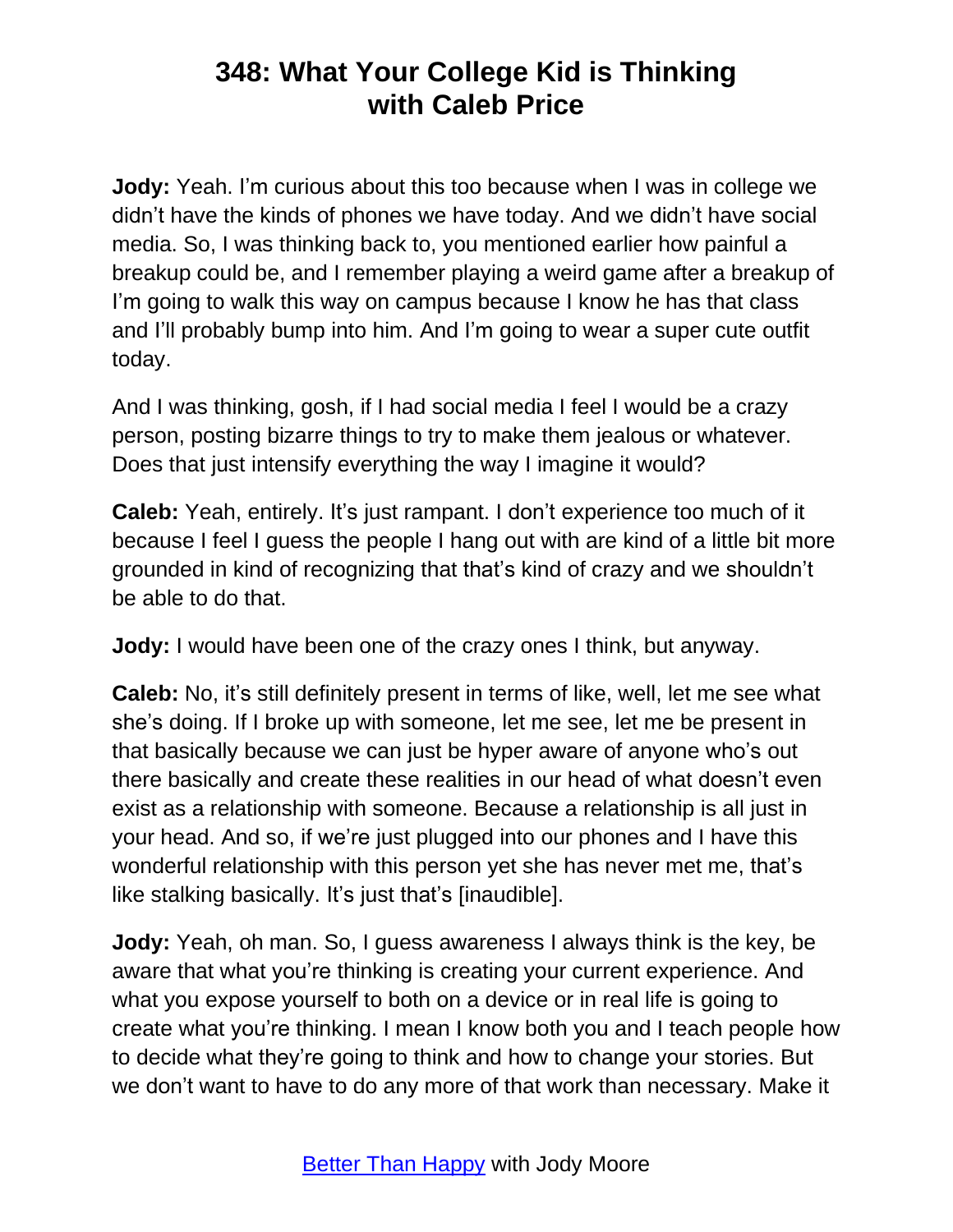as easy as possible for your brain to just do what it does and for it to serve you and create what you want in the end.

**Caleb:** Yeah. I taught this concept recently of learning what are we consuming that is affecting our subconscious basically? What stories are we eating up on the social media, on all the websites on just the music even that we listen to? It totally has an effect on us and we get this belief of I don't know, something crazy, about breakups or this is just the way life is supposed to be basically and my life doesn't look like that. Therefore, something has obviously gone wrong. We're not like, I'm thinking that right now.

We're like it's being transmitted through us and our brain is just like, I see that, that's what it means.

**Jody:** Yeah, that's right. I mean I notice this more and more as I become more aware of the, just the culture, especially for women of your body should be really thin and fit. And I notice now in movies when the star is always the really thin pretty, smart, she's smart also usually and funny or whatever. But the messages are so deeply ingrained in our subconscious that we should be a certain way to be of value, or to be important and significant even. I call it your mental and emotional diet. What are you taking in?

Just like we think about what food and beverages am I taking into my body, what thoughts am I taking in because those are going to impact me. It's not 100% in our control to filter it out but it is about 80%. And sometimes I just unfollow accounts even, they may not be doing anything negative or anything I disagree with. I just notice that when I look at those images or videos then I use it to judge myself. So, I just unfollow them. They haven't done anything wrong. They're amazing. But I don't want to have to do the brain work. I want to protect my stories about myself and about the world.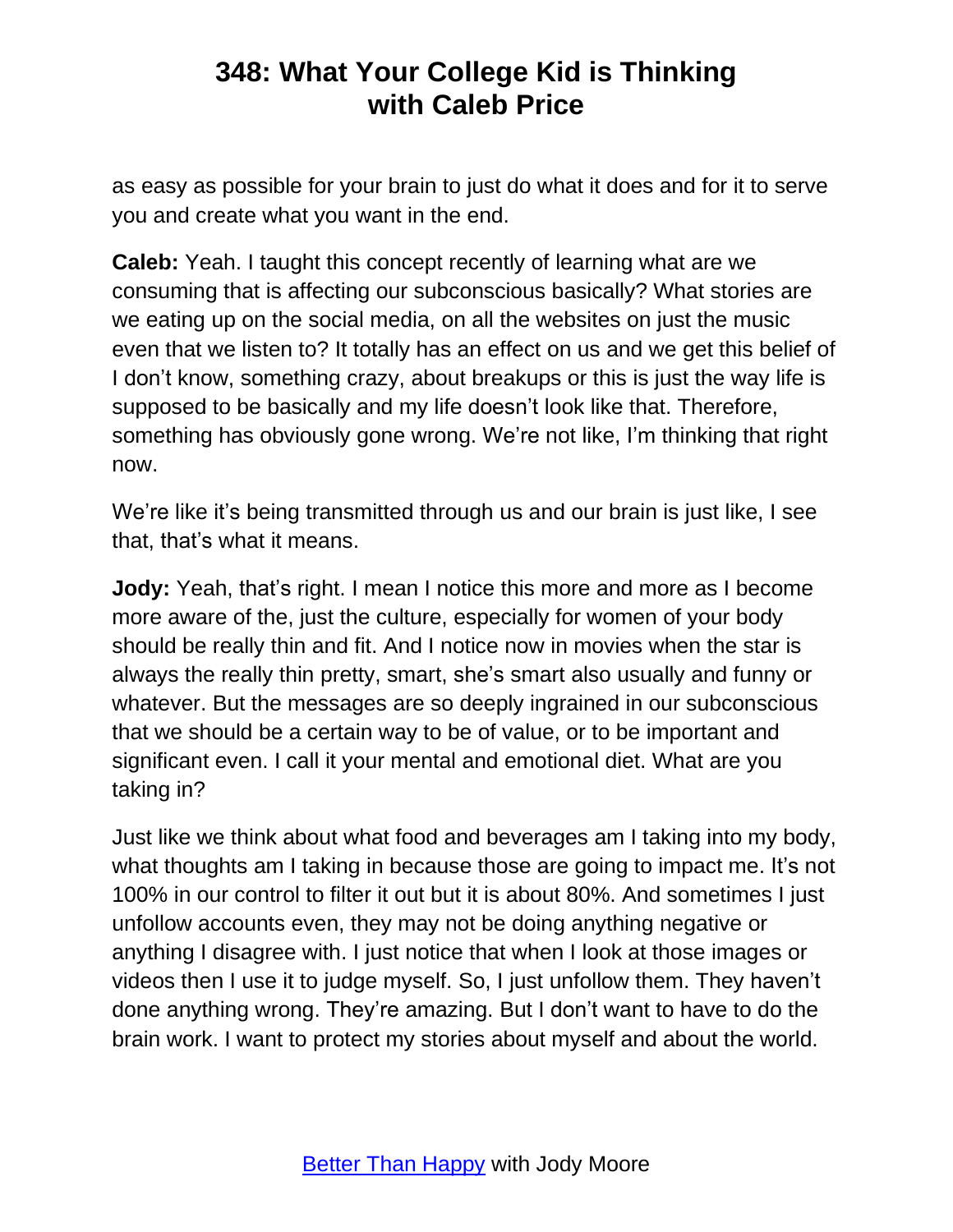And I think that I would love to see more young people become more aware of that especially.

**Caleb:** Totally. I mean I think it's just part of kind of our culture unfortunately. I was going to just make this important point, even the humor in that social media that we're taking in. There's a big kind of selfdeprecating, this is the world that we live in ha-ha sort of humor out there. And it's super entertaining sometimes, honestly, I love it. But what is the message that's being received from that? This is just the way it is and I can't do anything about it.

And always on these things are making me feel this way basically when it comes to – I don't know – there are circumstances that are crazy for young adults like student loans, and depression, and living with your parents or all these things that are coming up that we feel shouldn't happen basically. But it's ultimately still a story. We can make fun of it but are we still buying into it because it's kind of funny and just like, well, that's just the way it is.

**Jody:** Yeah. It's a good point, it's a good point. It's okay to laugh and have a good time but what's the underlying story that you're reinforcing for yourself. Just make sure it's one that is going to serve you in the end. Well, that is amazing. I love so much that you're coaching young adults. I hope that as you go off and do all the other things you're going to do in the world that you'll keep coaching because I think we need more male coaches in the world. Let's tell people where they can learn more from you. So, you have a podcast.

**Caleb:** Yes, I do have a podcast.

**Jody:** For young people, yeah.

**Caleb:** For young people, anyone that's college age.

**Jody:** What's it called?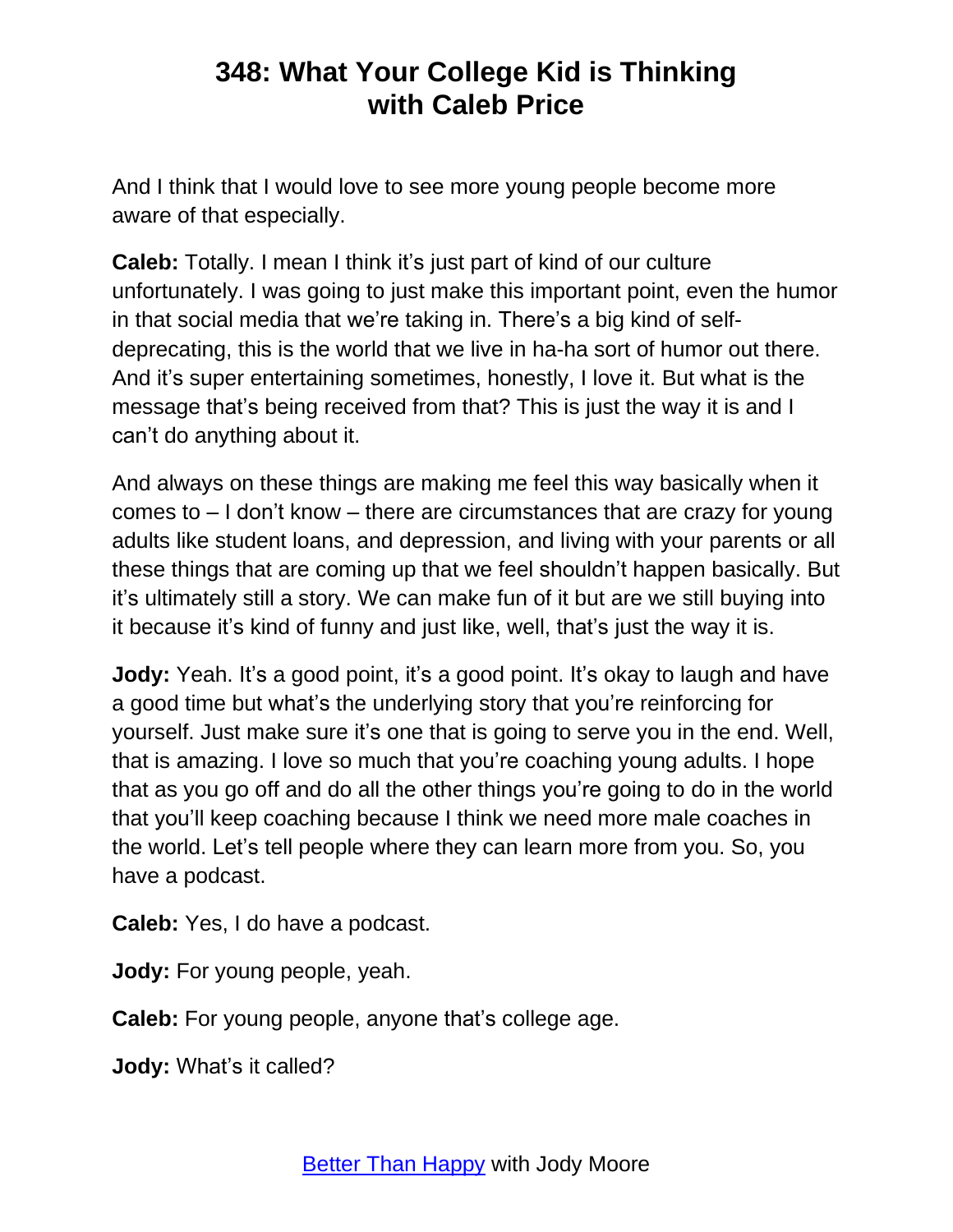**Caleb:** It's called Relatable Thoughts.

**Jody:** Relatable Thoughts, everyone, I get questions all the time for this. "Do you have a podcast for my young adults?" They don't want to listen to an old lady like me. Do you think that even maybe older high school students would also get a lot out of it, is it appropriate?

**Caleb:** Yeah. I have had several people reach out, "I'm a senior in high school, I'm going on a mission. I am struggling with this anxiety." I'm like, "Please, please, come, the more the merrier."

**Jody:** Yeah, okay, so they can check out your podcast. And you also have a free gift you're going to offer. Tell us about that.

**Caleb:** Yes, okay. So, I recognize that most of you guys are parents. I mean if you're young people the gift that I offer will continue to come, it's just to my coaching and I'll continue to have stuff. But for all you that are parents out there that you have a child with which that you kind of disagree with, they're making actions, they're kind of that adult age basically. I have created a PDF that talks about five questions to think about and ask yourself when you want to get to love and peace even when you disagree.

**Jody:** So good.

**Caleb:** Yeah, just prompts these like, how are we creating the own pain that we are feeling basically in this relationship? How can we get to a place of be in a safe place to land even if we don't necessarily approve? Because we want to show up authentically. We don't want to lie. We don't want to please our way there. But how can we do that while still being, hey, I love you, I still want to approve of you even if I don't really like the thing that you're doing. So, it walks you through these questions.

And also, I'm including this, a phone background of five daily affirmations you can say to yourself and remind yourself of to remind you of those kinds of questions.